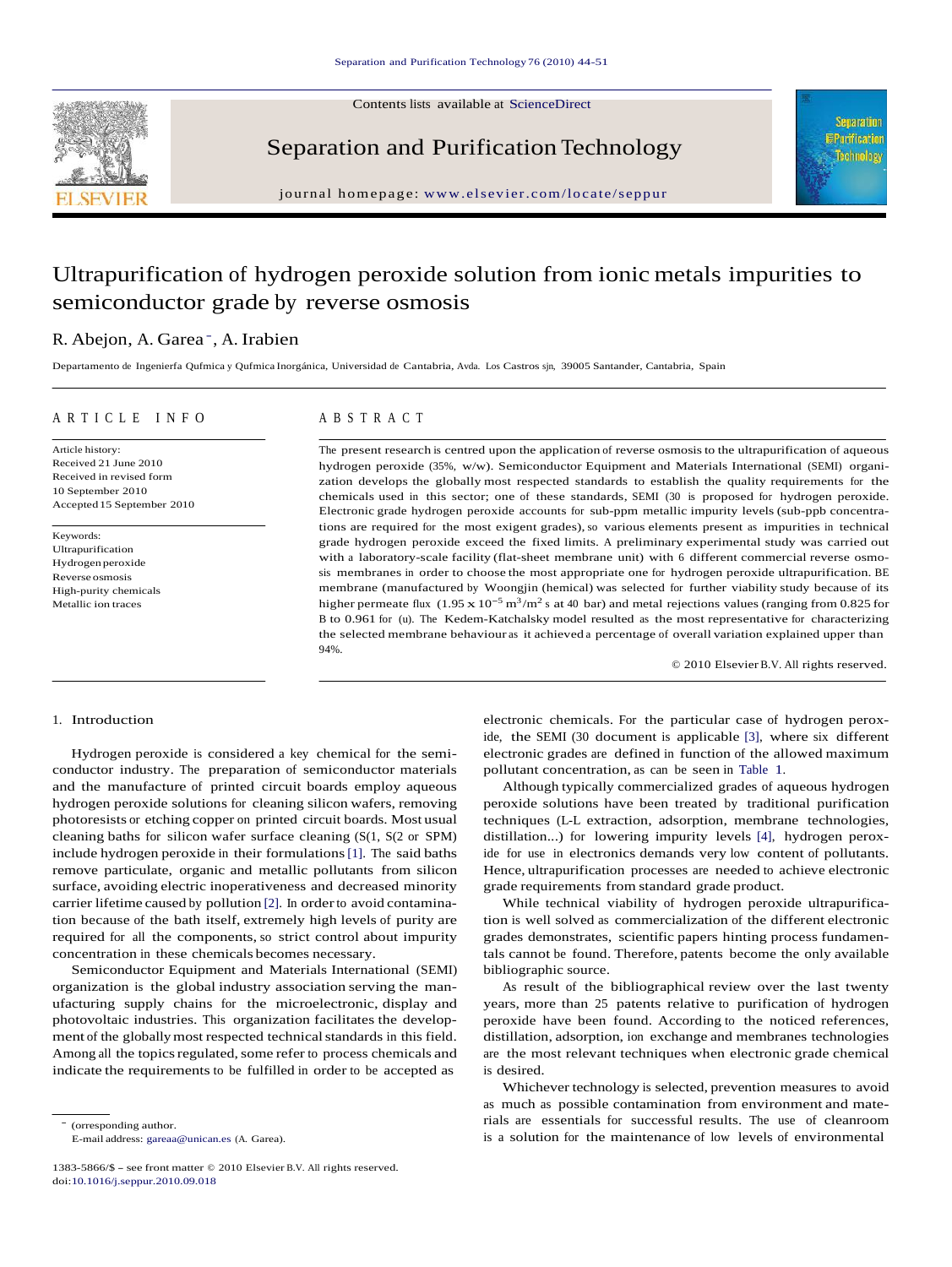- 
- A<sup>I</sup> solvent permeability coefficient in the SOI model  $\begin{vmatrix} 1 \\ 2 \end{vmatrix}$  $(kg/m^2 s bar)$
- $C_F$ solute feed concentration  $(mol/m<sup>3</sup>)$
- $C_P$  solute permeate concentration (mol/m<sup>3</sup>)
- $C_R$  solute reject concentration (mol/m<sup>3</sup>)
- $(C_S)_{ln}$ logarithmic average solute concentration across the membrane  $(mol/m<sup>3</sup>)$
- $J<sub>S</sub>$  flux of the solute due to the gradient of chemical potential (mol/m<sup>2</sup> s)
- $J_V$  permeate volume flux  $(m/s)$
- $J_W$  flux of the solvent due to the gradient of chemical potential (m/s)
- $K_1$  membrane transport coefficient in SO model (m/s)
- K<sup>2</sup> membrane transport coefficient in SOI model  $(kg/m^2 s)$
- K<sub>3</sub> coupling coefficient due to the membrane imperfections (kg/m<sup>2</sup> s bar)
- $K_A$  dissociation constant (mol/l)
- $L_p$  hydraulic permeability coefficient (m/s bar)
- $N_S$  total solute flux  $(kg/m^2 s)$
- N<sub>W</sub> total solvent flux  $(kg/m^2 s)$
- $p_h$  local hydraulic permeability in the membrane  $(m^2/s)$ bar)
- $P_M$  local solute permeability  $(m/s)$
- R rejection coefficient
- R gas constant (bar  $m^3/K$  mol)
- T temperature (K)
- x<sup>F</sup> hydrogen peroxide feed concentration (mol/l)
- x<sup>P</sup> hydrogen peroxide permeate concentration (mol/l)
- x<sup>P</sup> solute mass fraction on the permeate
- $x_S$  solute mass fraction on the upstream side of the membrane
- x<sub>W</sub> solvent mass fraction on the upstream side of the membrane

| Greek symbols |
|---------------|
|---------------|

| Greek symbols                                |
|----------------------------------------------|
| $=J_V(1 - a)/P_M$ , Spiegler-Kedem parameter |

- flP pressure difference across the membrane (bar)
- flx total membrane thickness(m)
- fl osmotic pressure difference across the membrane (bar)
- $fIC_s$  difference between the concentration of solute on either side of the membrane  $(mol/m<sup>3</sup>)$ v stoichiometric coefficient<br>
a reflection coefficient<br>  $\omega$  coefficient of solute perme
- coefficient of solute permeability (mol/m<sup>2</sup> s bar)
- $\omega^I$  modified coefficient of solute permeability (m/s)
- pollutants. On the other hand, selection of adequate equipment materials is crucial in order to minimize contamination and risk of accidents [5].
- The employment of distillation for purifying hydrogen peroxide is oriented to organic pollutant diminution in greater extension than to inorganic impurities [6-8]. Requirements for the least strict electronic grades can be satisfied if metal concentrations in the feed solution do not exceed the low ppm level. The requirement of inert columns made of fluorinated polymers(poor heat conductors) stresses the energy intensiveness of this technique.
- Very different adsorbents have been tested with aqueous hydro gen peroxide solutions: stannic oxide [9], -zirconiumphosphate

Table 1<br>
Concentration and impurity limits for electronic grade hydrogen peroxide according<br>
Table 1 to SEMI standards.

| A                         | solvent permeability coefficient in the SO model  | Grade       | [H <sub>2</sub> 0 <sub>2</sub> ] | [Most exigent anion] | [Most exi gent cation] |
|---------------------------|---------------------------------------------------|-------------|----------------------------------|----------------------|------------------------|
|                           | $(m/s \bar{b})$                                   |             | 30-32%                           | $<$ 2 ppm            | $<$ 10 ppb             |
|                           | solvent permeability coefficient in the SOI model | $\bigcap$   | 30.3206                          | $200$ ppb            | $\sqrt{2}$ nnh         |
|                           | (kg/m <sup>2</sup> s bar)                         | $\sim$      | 30-32%                           | $<$ 200 ppb          | $\langle$ l ppb        |
| $\mathrm{C_{F}}$          | solute feed concentration $(mol/m3)$              | 4           | 30-32%                           | $<$ 30 ppb           | $<$ 100 ppt            |
| $\mathrm{C}_{\mathrm{P}}$ | solute permeate concentration $(mol/m3)$          |             | 30-32%                           | $<$ 30 ppb           | $<$ 10 ppt             |
| $\sim$                    | colute reject concentration (mol/m <sup>3</sup> ) | <b>VLSI</b> | 30-32% or 34-36%                 | $<$ 500 ppb          | $<$ 10 ppt             |

[10] and various non-ionic resins [11,12]. Both organic and inorganic pollutants can be removed from the chemical, but attained maximum efficiencies (below 80%) are not comparable with results reachable by ion exchange or membranes technologies (above 99%). Exhausted adsorbents imply waste production, either directly when substituted with fresh adsorbent or indirectly when regen erated. Besides, in the latter case, toxic and hazardous chemicals could be needed as regenerants.

Ion exchange is the most mentioned ultrapurification technol ogy, covering a wide range of conditions [13-18]. Multiple-pass processes are common when strictest electronic grades are desired. Special caution should be recommended when ion exchange resins contacts with hydrogen peroxide solutions, since hydroxyl groups as functional moieties in anionic resins or cationic resins highly charged with transition metallic ions can catalyze violently hydro gen peroxide decomposition. Again, regeneration of exhausted resins implies waste streams and employment of hazardous chemicals (strong acids and bases).

Membrane technologies appear as adequate options for ultra purifying aqueous hydrogen peroxide. Reverse osmosis is expected to be the most appropriate membrane technique for elimination of metallic traces and other impurities [19-22] and ultrafiltration has also reported its potentiality when employed jointly with chelating chemicals [23]. These chelating agents sequester metallic ionsfrom feed solution and keep these pollutants away from permeate, since non-permeant chelators must be chosen. Polyamides, polypiperazinamides, polyacronitriles, polysulphones and fluoropolymers are recommended materials for the membranes, although all examples illustrating patents resort to polyamide membranes.

Among all the ultrapurification alternatives, reverse osmosis emerges as the most desirable technology according to environ mentally friendly criteria. Auxiliary chemicals are not needed and virtual zero waste generation is achieved (only damaged mem branes become residue when replaced after lifetime), since the retentate stream can be recirculated or commercialized as non electronic grade for other industrial uses. In addition, a great percentage of the energy supplied for increasing the pressure of the feed stream can be recovered from the retentate by different systems [24].

Taking into account the lack of published papers concerning to the fundamentals of membrane technologies applied to the ultra purification of aqueous hydrogen peroxide, the present work is focused on this objective with the study of reverse osmosis to the further purification of industrial grade hydrogen peroxide solutions in order to achieve electronic specifications. The ionic metal impurities rejections and permeate flux were evaluated, paying special attention to the assessment of the permeation parameters of the membranes.

# 2. Experimental

#### 2.1. Chemicals

Interox ST-35 hydrogen peroxide  $H_2 0_2$  was kindly supplied by Solvay Quimica Torrelavega as raw material for the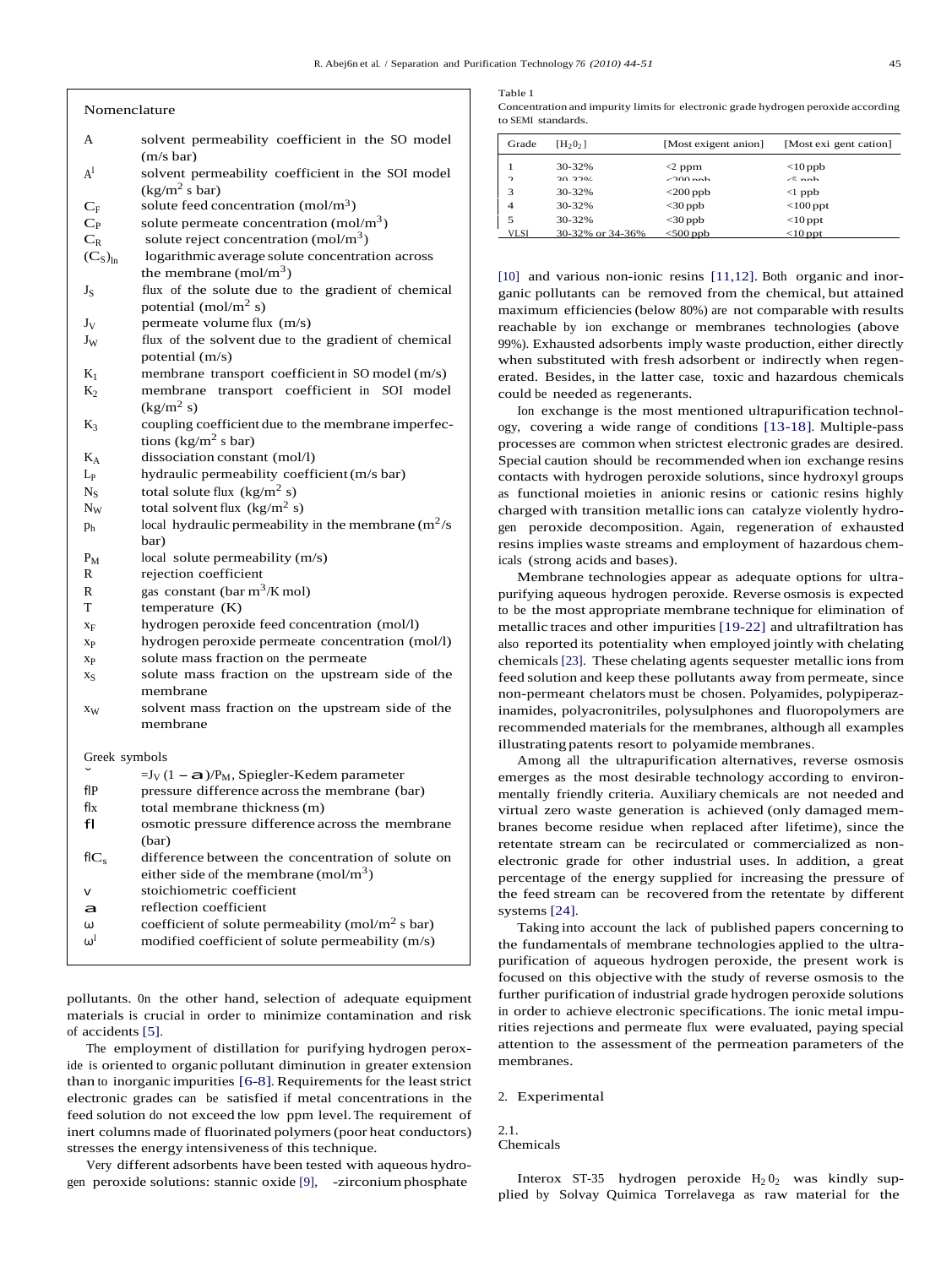| $1$ ave $\epsilon$ |                                                                     |  |
|--------------------|---------------------------------------------------------------------|--|
|                    | Main characteristics of the flat-sheet membranes from the supplier. |  |

| Designation | Manufacturer       | Material          | Permeate flow $(m^3/m^2 \text{ day})$ | Rejection $(\%)$ |
|-------------|--------------------|-------------------|---------------------------------------|------------------|
| AD          | <b>GE</b> Osmonics | Polyamide         | 0.61                                  | 99.5             |
| CE          | <b>GE</b> Osmonics | Cellulose acetate | 0.96                                  | 97               |
| BE          | Woongjin Chemical  | Polyamide         | 1.12                                  | 99.5             |
| <b>CRM</b>  | Woongjin Chemical  | Polyamide         | 0.92                                  | 99.5             |
| SW30HR      | Filmtec            | Polyamide         | 0.66                                  | 99.7             |
| UTC 80 B    | Toray              | Polyamide         | 0.57                                  | 99.75            |

ultrapurification process. It is an aqueous 35% (w/w) hydrogen peroxide solution without any type of stabilizers. Prelimi nary membrane characterization was performed with ultrapure and doped water. Ultrapure water (18.2 MQ cm resistivity) was obtained by a Milli-Q Element (Millipore). Doped water was pre pared by adding both sodium chloride NaCl (PA-ACS-ISO from Panreac) as sodium source and aluminium chloride anhydrous  $AlCl<sub>3</sub>$  (98% PS from Panreac) as aluminium source to ultrapure  $\frac{an}{1}$ water in order to achieve metal concentrations similar to those in Interox ST-35 hydrogen peroxide. Na and Al were selected for doping the water because these components are the major impurities in Interox ST-35 technical grade hydrogen peroxide.

## 2.2. Installation and reverse osmosis membranes

A lab-scale cross-flow flat-sheet configuration test unit SEPA CF II from Osmonics was purchased for reverse osmosis experi ments. The membrane cell can accommodate any <sup>19</sup> cm x14 cm flat-sheet membranes, resulting  $140 \text{ cm}^2$  of effective membrane area. Diverse commercially available polymeric flat sheet RO mem branes from different manufacturers were preselected for this ultrapurification study. After revision of the patents which employ reverse osmosis [19-22], it was clear that polyamide was the preferred membrane material, so manufacturers were contacted for request of their most appropriate polyamide membrane for the present application. It was also suggested by a manufacturer to include a cellulose acetate membrane among the preselected ones because of its lower susceptibility to degradation by oxi dizing agents such as chlorine, hydrogen peroxide or ozone. Information about the preselected membranes is summarized in Table 2.<br>The membrane cell was fed by a Hydra-Cell G-03 (Wanner

Engineering) diaphragm pump equipped with digital variable fre quency drive to adjust flowrate. Materials of all the components were chosen to maximize compatibility with concentrated hydrogen peroxide. HP PFA tubing was selected for all the installation except for the tube joining the pump and the cell (which worked under pressure), where a PTFE tube enhanced with braided stainless steel has been preferred; and the feed tank, which is made of polyethylene (PE). A simple scheme of the entire installation is showed in Fig. 1.

To minimize as possible the contamination by metals coming from the laboratory environment, the most critical components of the ultrapurification system were located under cleanroom condi-



Fig. 1. General schematic of the experimental installation for ultrapurification by reverse osmosis.

tions. A Bio-48-M vertical laminar flow cabinet (Faster) guaranteed ISO Class 5 atmosphere.

#### 2.3. Reverse osmosis experiments

Different tests were carried out with ultrapure and doped waters and aqueous hydrogen peroxide. The feed tank (2201 max. volume) was filled with 180 l of the corresponding fluid and a constant feed flow of 3.4 l/min was maintained (corresponding to a crossflow velocity of  $0.5$  m/s in the membrane cell, value representative for cross-flow velocities in spiral-wound elements in full-scale RO plants [25]). The different applied pressures were adjusted by the high-pressure concentrate control valve supplied with the mem brane cell. The experiments were performed at room temperature (temperature control was not needed as the temperature rise of the chemical in the feed tank during the operation time was negligible taking into account the large volume of this tank) and in total recycling mode; that is, with permeate and retentate streams being continuously recycled to the reservoir vessel, which assured constant characteristics in the feed stream during the whole experiment.

As a first step prior to the experiments, membranes were put in ultrapure water to soak at least 12 h before the start of the experiments. Then, each membrane is flushed with the feed liquid for 5 h at a feed pressure of 40 bar to ensure compaction of the membranes. In the experiments, the applied pressure in the systemwas varied between 10 and 40 bar. After 15 min of operation under each pressure, time enough for reaching steady state conditions, the permeate flux was measured and, for the cases of doped water and hydrogen peroxide, samples for determinating metal concentrations were taken. Triplicate flux measures and samples were performed with 10 min intervals among them. All samples were analyzed by inductively coupled plasma mass spectrometry (ICP- MS) with an Agilent 7500ce ICP-MS system for the most exigent SEMI Grade defined metals. A special sample introduction system (ESI Upgrade Kit) made of PFA for resistance to hydrogen peroxide was necessary. Determination of hydrogen peroxide concentration was carried out also for triplicate following the procedure of the supplier [26].

#### 3. Results and discussion

#### 3.1. Characterization of technical grade hydrogen peroxide

The characterization of technical grade  $H_2 O_2$  35% (w/w) by ICP-MS for the 21 metals required in SEMI C30 most exigent grade is showed in Table 3. It can be observed a broad range of concentrations of impurities, ranging from more than 20,000 ppb of Na to concentrations below 1 ppb [27].

The technical grade  $H_2 O_2$  exceeds the fixed limits of the less stringent electronic grade (Grade 1) for 3 metals: Na (1000 ppb), Al (1000 ppb) and Fe (100 ppb). When compared with a more demanding grade as Grade 3, the number of elements that fail the specifications (1 ppb for all the metals) increase to 13: B, Na, Mg, Al, K, Ca, Ti, Cr, Mn, Fe, Ni, Cu and Zn.

 $T_0$ ble 2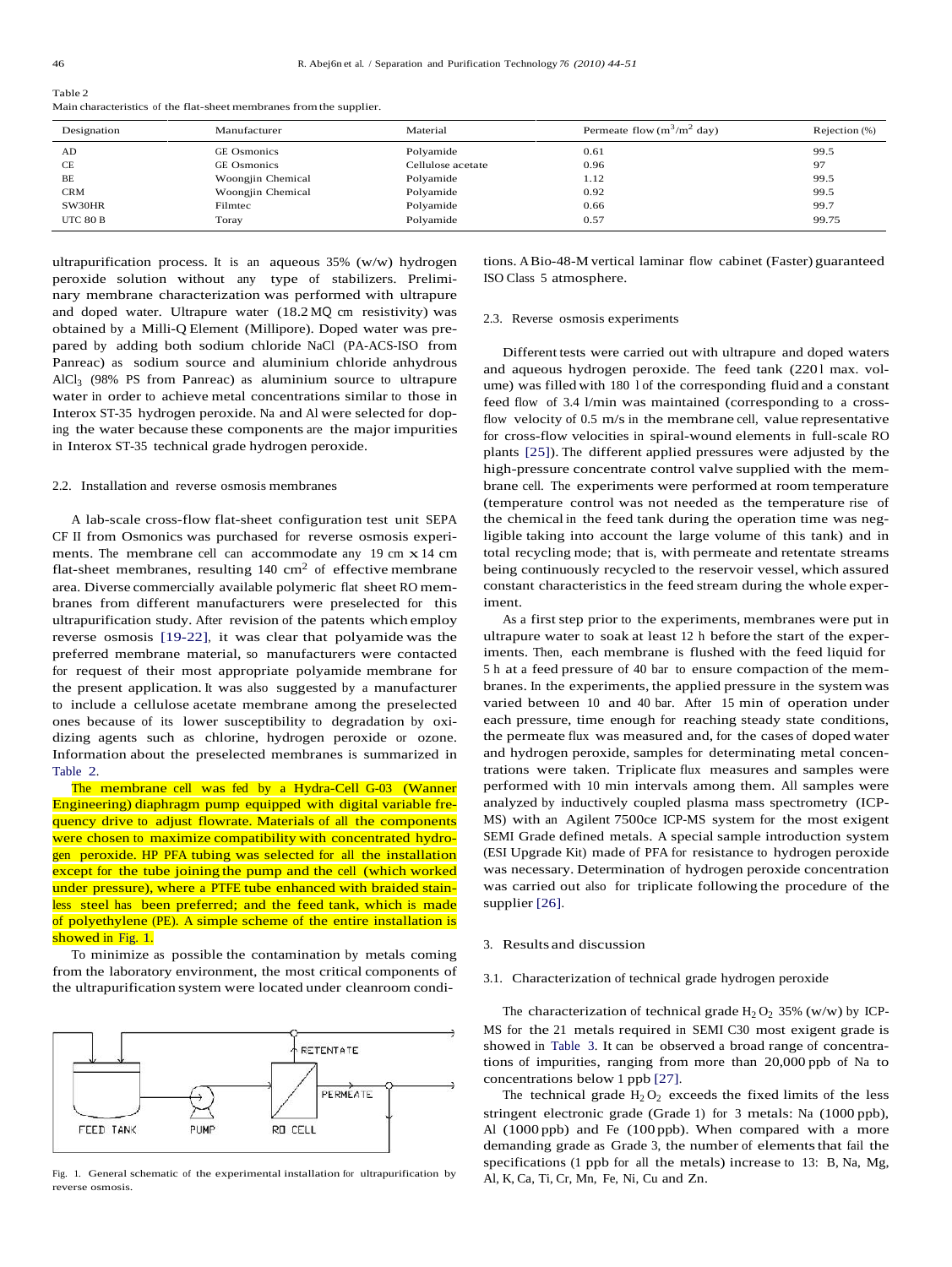|    | Concentration (ppb) | Element | Concentration (ppb) | Element | Concentration (ppb) |
|----|---------------------|---------|---------------------|---------|---------------------|
|    |                     | T)      | 72                  | Zn      |                     |
|    |                     |         |                     | As      |                     |
| Na | 20895               |         | 48                  | υd      |                     |
| Mg |                     | Mn      |                     | Sn      |                     |
| Al | 1067                | Fe      | 161                 | Sb      |                     |
| n. | 36                  | Ni      | 24                  | Ba      |                     |
|    | 89                  | Сu      |                     | Pb      |                     |

Table 3 Characterization of technical grade  $H_2 0_2$  by ICP-MS.

# 3.2. Membranes performance with ultrapure and doped water Table 4 Mean membrane solvent permeability values from ultrapure and doped water

experiments and comparison with literature References. The preselected membranes were used in preliminary experi ments with ultrapure and doped water in order to compare them and choose the most appropriate one for the ultrapurification pro cess. Ultrapure water experiments were useful to establish the dependence of the permeate flux  $(I_v)$  on the applied pressure (flP). As it is showed in Fig. 2 the water fluxes increased with increasing pressures, obtaining a linear relationship with high correlation coefficients. The linear evolution of fluxes shows that Darcy'slaw is verified. The slope of this straight line is the solvent permeability  $L_p$  which is defined as  $I_v$  divided by flP [28].

Both membranes manufactured by Woongjin Chemical (BE and CRM) stood out from the rest when their permeate productions were compared. The other polyamide based membranes (UTC 80 B, AD and SW30HR) showed a very similar  $L<sub>P</sub>$  value, but it was not comparable with that of the BE membrane, as it was more than double. The cellulose acetate membrane CE permeability was intermediate between Woongjin Chemical membranes and the rest of polyamide membranes.

When experiments with doped water (15,000 ppb of Na and 1,400 ppb of Al) were carried out, the same linear relationship was observed and slopes could be calculated. The values of solvent per meability obtained for ultrapure and doped water are quite similar for both matrixes as shown in Table 4 (this coincidence between both values was expected as osmotic pressure related to these low levels of solute concentrations can be considered negligible), where some information about the solvent permeability values reported in the literature for other flat-sheet reverse osmosis membranes is also included [29-32]. The experiments with doped water were also suitable for the determination of the efficiency of the preselected membranes for metal removal at low ppm concentrations. Their rejection coefficients (R) were defined by the equation:

$$
R = \frac{C_F - C_P}{C_F} \tag{1}
$$

the feed and permeate streams, respectively. These coefficients for



Fig. 2. Determination of the solvent permeability of the membranes for ultrapure

| Membrane                   | Solvent permeability, $L_p$ (m/s bar) |
|----------------------------|---------------------------------------|
| AD                         | $2.86 \pm 0.31 \times 10^{-7}$        |
| SW30HR                     | $3.11 \pm 0.01 \times 10^{-7}$        |
| <b>UTC 80 B</b>            | $3.83 \pm 0.06 \times 10^{-7}$        |
| CE.                        | $5.04 \pm 0.06 \times 10^{-7}$        |
| <b>CRM</b>                 | $5.64 \pm 0.34 \times 10^{-7}$        |
| <b>BE</b>                  | $8.29 + 0.71 \times 10^{-7}$          |
| Other referenced membranes |                                       |
| <b>UTC 80 AB [29]</b>      | $2.33 \times 10^{-7}$                 |
| <b>UTC 80 AB [30]</b>      | $2.62 \times 10^{-7}$                 |
| LFC1 [31]                  | $8.20 \times 10^{-7}$                 |
| <b>TFC-HR [32]</b>         | $9.72 \times 10^{-7}$                 |

Na and Al were determined in the doped water experiments performed with the membranes and the results obtained are plot in Fig. 3.

BE membrane reached the greatest values of rejection coeffi cients: 0.992 and 0.999 for sodium and aluminium respectively. CRM membrane performance was very close to BE (0.990 and 0.998). As occurred with permeabilities, Woongjin Chemical mem branes obtained rejection coefficients were higher than those of the other three polyamide membranes. These three membranes showed again a very similar behaviour except for the UTC 80 B lower values for aluminium. CE was the least effective membrane for sodium removal but exceeded UTC 80 B for aluminium.

As a conclusion of the preliminary experiments carried out with ultrapure and doped with sodium and aluminium water, BE was considered as the most promising membrane for hydrogen peroxide ultrapurification, as showed the highest values for both solvent permeability and rejection coefficients[33].



Fig. 2. Determination of the solvent permeability of the membranes for ultrapure Fig. 3. Influence of the operating pressure on sodium (a) and aluminium (b) rejection vater. coefficients for doped ultrapure water.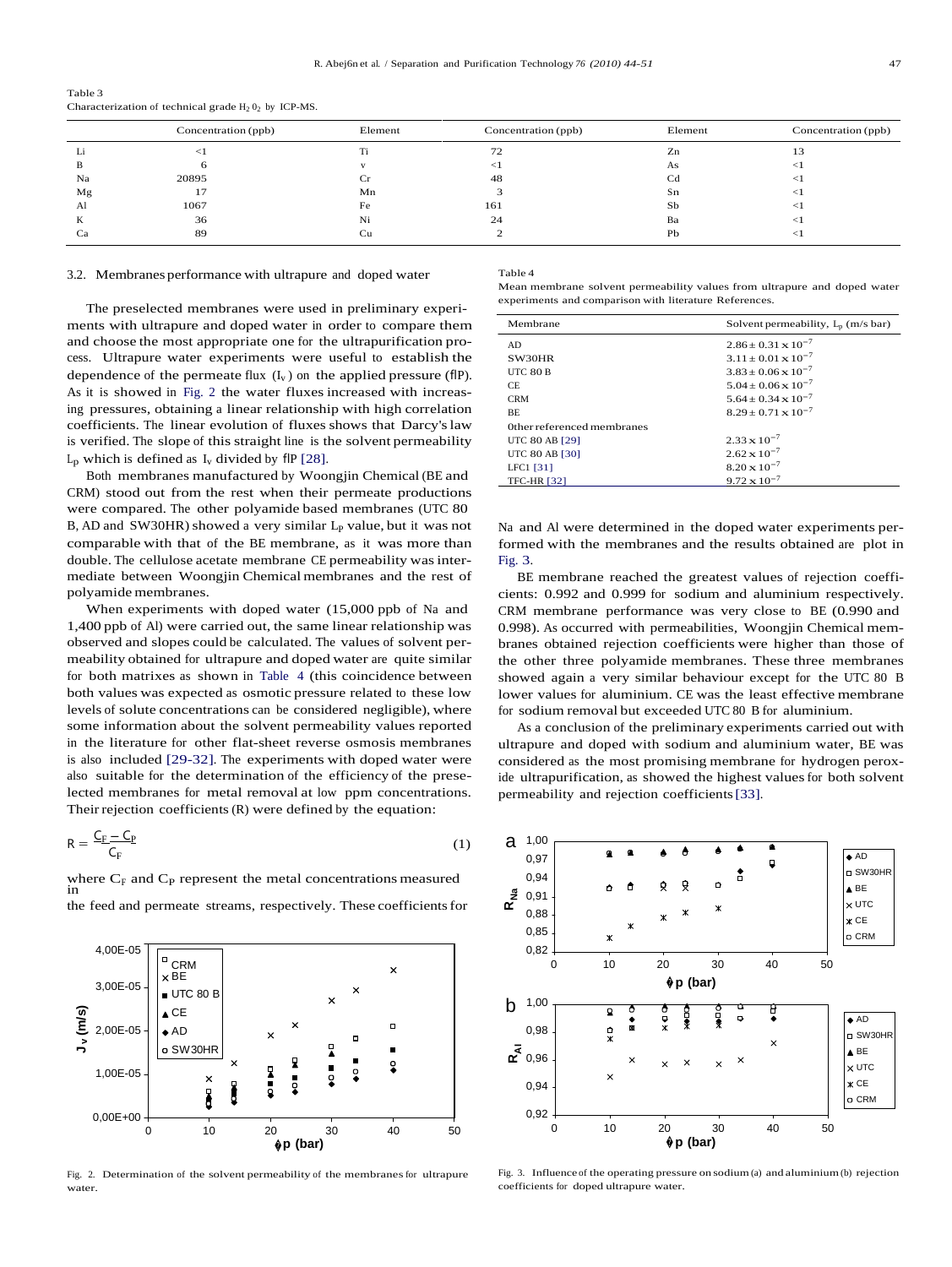3.3. Ultrapurification of commercial grade hydrogen peroxide

### 3.3.1. Permeation of hydrogen peroxide

The ion exclusion model can be considered for a first approximation to assess the permeation of hydrogen peroxide through reverse<br>osmosis membranes. This model has been applied for estimating<br>normaation of weakly discosited compounds in ultramvification osmosis membranes. This model has been applied for estimating permeation of weakly dissociated compounds in ultrapurification  $\begin{array}{c} \rightarrow \\ \rightarrow \end{array}$ processes by membranes technology [34]. The following assumptions are made in its derivation:

- All ions are excluded by the membrane (double layer effect).<br>• All species in molecular form permeate the membrane com-
- pletely.
- Perfect mixing conditions prevail on the retentate and permeate sides of the membrane.
- Concentration polarization is ignored.

The final equation for estimating the permeate concentration  $(x_P)$  from the feed concentration  $(x_F)$  is:

$$
x_{P} = x_{F} - \overline{K_{A} \cdot x_{F}} - \frac{1}{K_{A}(x_{F} - K_{A} \cdot x_{F})}
$$
 (2)

where  $K_A$  is the dissociation constant  $(K_A = 1.78 \times 10^{-12} \text{M})$  for the particular case of hydrogen peroxide). When the feed concentration is 35% (wlw) (corresponding to  $x_F = 10.3$  M), the rejection coefficient is 35% (WIW) (corresponding to  $x_F = 10.3$  M), the rejection coefficient to became negligible  $(R < 10^{-6})$ . This means no theoretical dilution tion of aqueous hydrogen peroxide solutions when forced to permeate through reverse osmosis membranes. Experimental determination of hydrogen peroxide concentration in both feed and permeate streams confirmed the hypothesis as showed in Fig. 4, so the validity of reverse osmosis for aqueous hydrogen peroxide solutions without dilution or concentration effectswas asserted.

The variation of the experimental permeate flux,  $[v,$  with the increase in the applied pressure for both ultrapure water and 35% hydrogen peroxide is showed in Fig. 5. The linear relationship with high correlation coefficient was also observed for the hydrogen peroxide case and a L<sub>P</sub> value of 4.92  $\times 10^{-7}$  was calculated from the slope, which entailed a decrease of 44% in comparison with ultrapure water. The  $L_p$  parameter can be interpreted based on the Hagen-Poiseuille flow and an inversely proportional relationship between  $L_p$  and the viscosity of the solution is obtained [35]. The values of viscosity of ultrapure water and 35% hydrogen peroxide at 20  $\degree$ C are 1.00 and 1.11 mPas respectively [4], so a decrease of only about 10% can be explained in terms of viscosity variation of the liquid phase. Complex chemical interactions deserving of further investigation between 35% hydrogen peroxide and the membrane could explain the drop of permeate production.



Fig. 4. Hydrogen peroxide concentration on feed and BE membrane permeate streams (maximum, medium and minimum values are plotted)



Fig. 5. Comparison of BE membrane solvent permeability for ultrapure water (UPW) and  $35\%$  H<sub>2</sub>  $0$ <sub>2</sub> (Peroxide).

 $\overline{\text{W}}$   $\overline{\text{S}}$   $\overline{\text{S}}$   $\overline{\text{S}}$   $\overline{\text{S}}$   $\overline{\text{S}}$   $\overline{\text{S}}$   $\overline{\text{S}}$   $\overline{\text{S}}$   $\overline{\text{S}}$   $\overline{\text{S}}$   $\overline{\text{S}}}$   $\overline{\text{S}}$   $\overline{\text{S}}$   $\overline{\text{S}}$   $\overline{\text{S}}$   $\overline{\text{S}}$   $\overline{\text{S}}}$   $\overline{\text{S}}$   $\overline{\text{S}}$  Experimental tests were designed to investigate the ability of the selectedmembrane to withstand the highly oxidative environment of  $H_2 0_2$ . Fresh samples of the BE membrane (without previous exposition to  $H_2 0_2$  and designed as Membrane2 and Membrane3) were subjected to 8-hours lasting experiments during several con secutive days until total operation times of at least 64 hours were completed. The applied pressure was maintained at 40 bar except for the characterization intervals when the influence of this operation variable upon permeate flux and metal rejections was studied (8 regularly spaced over time characterization intervals of 2 hours each were fixed).

The evolution of the Membrane2 permeate production through the test when operating at 40 bar is shown in Fig. 6 and a very stable behaviour can be observed. The influence of applied pressure upon permeate flux of the different membrane samples is depicted in Fig. 7: the results of 3 characterization intervals for Membrane2 and a single result for Membrane3 were chosen for representing the performance during the experiment. The permeate flux maintained again a constant performance, as proved by the superposition of the data from different intervals. An assessed standard deviation of 3.17% for the Membrane2 permeability coefficient  $L_p$  confirmed the flux stability.

When compared with the sample used during the preliminary experiments (designed as Membrane1 in Fig. 7), the Membranes 2 and 3 were noted for its slightly lower permeate flux. In terms of L<sup>P</sup> values, this difference is below 5% in the case of Membrane3  $(L_P = 4.68 \times 10^{-7}$  mls bar) and is lesser than 22% for Membrane2  $(L_P = 3.86 \times 10^{-7}$  mls bar) and the discrepancy can be explained by the intrinsic variability among samples of the reverse osmosis membranes. Woongjin Chemical, the manufacturer of BE mem brane, informs about this small uncertainty as permeate flow rate



Fig. 6. Measured permeate fluxes through the hydrogen peroxide ultrapurification process by Membrane2 sample at 40 bar.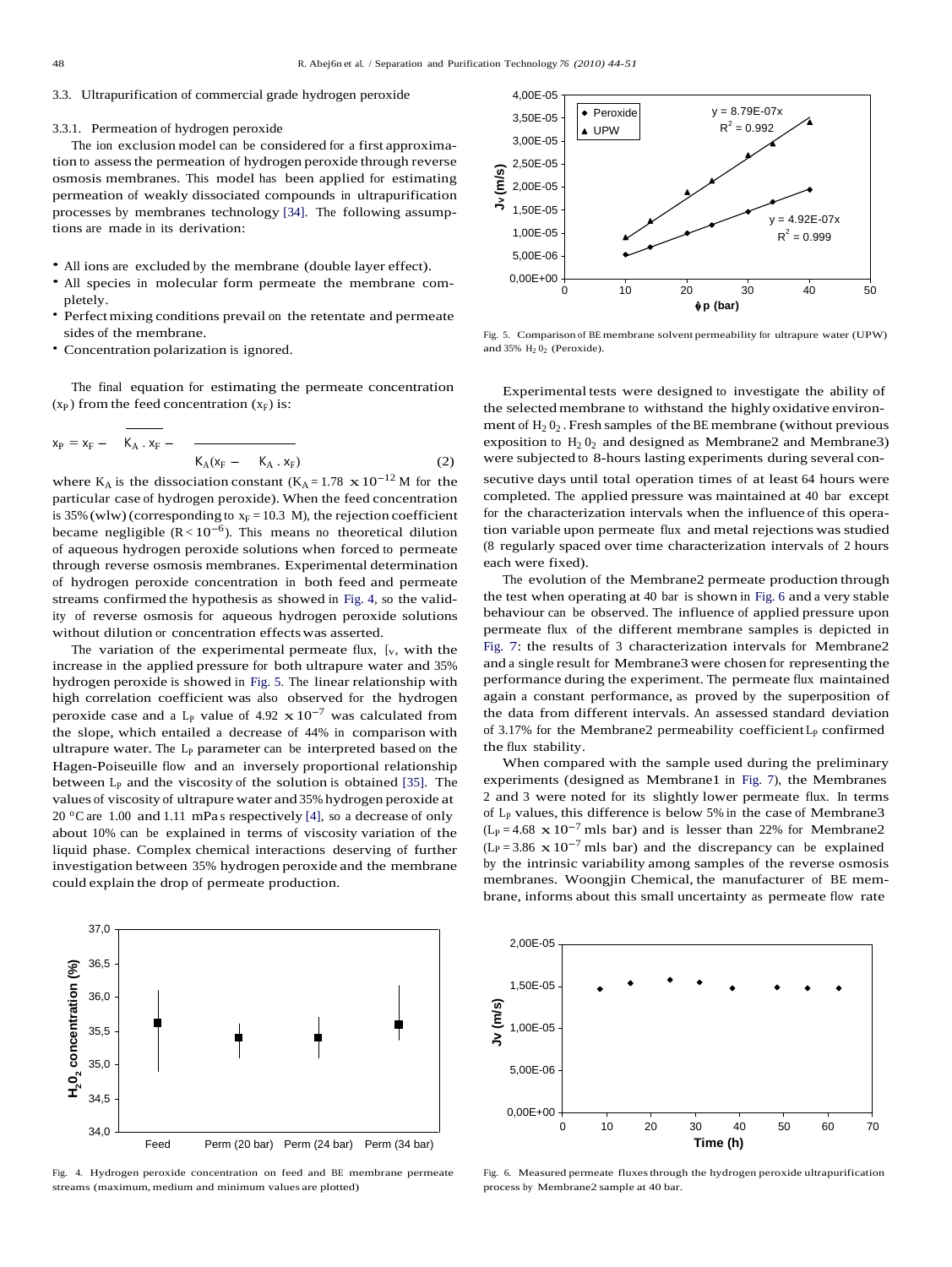Table 5

Metal concentrations on BE membrane permeate and corresponding rejection coefficients operating at 40 bar.

|                            |       | Concentration (ppb) |       |       |       |       |       |       |       |       |  |
|----------------------------|-------|---------------------|-------|-------|-------|-------|-------|-------|-------|-------|--|
|                            | B     | Na                  | Al    |       |       | Mn    | Fe    | Ni    | Сu    | Zn    |  |
| Feed                       |       | >20000              | >1000 | 72    | 48    |       | 161   | 24    | -     | 13    |  |
| Permeate (at 40 bar)       | 1.0   | 1565                | 87    | 6.7   | 4.6   | 0.3   | 19    | 2.2   | 0.1   | 1.0   |  |
| Rejection coefficients (R) | 0.825 | 0.925               | 0.919 | 0.906 | 0.903 | 0.912 | 0.883 | 0.909 | 0.961 | 0.920 |  |

for each element may vary but will be no more than 10% below the specified value [36], but there is no notice about the percent age that can typically exceeds the specification. On the other hand, another membrane manufacturer such as Filmtec accepts 15% of uncertainty over the permeate flux both by excess or defect [37]. These margins can accommodate relative differences greater than 25% between the maximum and minimum values of the range, so the variability found in this experimental case lies within the expected interval.

#### 3.3.2. Rejection of metallic components

The concentrations of metals in the permeated hydrogen peroxide stream obtained with the maximum tested applied pressure (40 bar) are shown in Table 5, also including the metal rejection coefficients. High rejections were found for all the studied elements, with values around 0.9 except for the case of boron, which reached a value of 0.825. As occurred with ultrapure water, better rejections were obtained at higher applied pressures and quite similar perfor mance could be observed for whichever chosen metal but boron, with no discrimination because of atomic mass, ionic charge or feed concentration. The rejection coefficients corresponding to the characterizations for Membrane2 during the 64 hours lasted experiment are tabulated (Table 6). Highly stable values were obtained for all the metals through the tested time. Further investigation is planned in order to study the membrane behaviour for longer time periods (more than 64 hours) in both permeate production<br>and rejection terms.  $R = \frac{a(e^{\frac{m}{2}} - 1)}{2a(e^{\frac{m}{2}} - 1)}$ 

The permeated hydrogen peroxide solution comply with SEMI Grade 1 requirements for all the metals but sodium (1565 ppm is above the 1000 ppm fixed limit). Based on a value of rejection coefficient of 0.9 as representative of the metal rejections, and taking

into account the requirements of metal traces in electronic grades of hydrogen peroxide (SEMI C30, Table 1), an estimation of the multistage membrane process was calculated based on the reverse osmosisresults: 2 stages required for Grade 1 quality, 4 stages for Grade 2, and 5 stages for Grade 3, which is the aim of further experimental work in the  $H_2O_2$  ultrapurification: multistage operation for flat membranes and spiral-wound configuration in module for



rig. 7. Evolution of permeated hydrogen peroxide riux at different times for the  $\frac{Zn}{20}$   $0.852 \pm 0.059$   $0.912 \pm 0.045$   $0.928 \pm 0.020$   $0.954 \pm 0.017$ 

intensification [38] and integrated reverse osmosis membrane cascades [39].

# 3.4. Transport equations

Four frequent reverse osmosis models [40] that relate permeate fluxes and rejection coefficients with applied pressure were cho sen as approximations to represent the behaviour of the hydrogen peroxide ultrapurification process:

Solution-Oiffusion (SO) model, two parameters  $(A, K_1)$ 

$$
J_W = A(\hat{\phi}P - \hat{\phi}^{\vee})
$$
 (3)

$$
J_S = K_1 (C_R - C_P) \tag{4}
$$

$$
\frac{1}{R} = 1 + \frac{K_1}{J_W}
$$
 (5)

Solution-Oiffusion-Imperfections (SOI) model, three parameters  $(A<sup>I</sup>, K<sub>2</sub>, K<sub>3</sub>)$ 

$$
N_W = A^I(\mathbf{\hat{\phi}}P - \mathbf{\hat{\phi}}^{\vee}) + K_3 \mathbf{\hat{\phi}}PX_W
$$
 (6)

$$
N_S = K_2 (X_R - X_P) + K_3 \, \hat{\Phi} P X_R \tag{7}
$$

Spliegler-Kedem (SK) model, three parameters  $(p_h 1 \hat{\blacklozenge} x, \hat{\mathbf{a}}, P_M)$ 

$$
J_V = \frac{p_h}{\Phi x} (\Phi P - a \Phi^*)
$$
 (8)

$$
R = \frac{a(e-1)}{e-a} \tag{9}
$$

$$
\begin{array}{ccc}\n\cdot & \cdot & \cdot & \cdot & \cdot \\
\cdot & \cdot & \cdot & \cdot & \cdot \\
\cdot & \cdot & \cdot & \cdot & \cdot \\
\cdot & \cdot & \cdot & \cdot & \cdot \\
\cdot & \cdot & \cdot & \cdot & \cdot \\
\cdot & \cdot & \cdot & \cdot & \cdot\n\end{array}
$$
\n(10)

Kedem-Katchalsky (KK) model, three parameters (L<sub>P</sub>,  $\omega^I$ , a)

$$
J_V = L_P(\hat{\phi}P - a\hat{\phi}^{\vee})
$$
 (11)

$$
J_S = \omega \hat{\blacklozenge}^{\sim} + (1 - \mathbf{a}) J_V(C_S)_{ln}
$$
 (12)

$$
\frac{1}{R} = \frac{1}{2} + \frac{\omega^1}{2} \frac{1}{J_V} \tag{13}
$$

$$
\omega^{\mathrm{I}} = \omega \mathsf{v} \mathsf{R} \mathsf{T} \tag{14}
$$

Table 6

 $Calculated$  rejection coefficients for Membrane2 (mean values  $\pm$  experimental standard deviation calculated from samples taken during operation up to 64 h).

|                                 | ∆ Membrane2 (38 h)                                                               |                |    |    |    | Element | Rejections coefficients (R) |                   |                   |                   |  |
|---------------------------------|----------------------------------------------------------------------------------|----------------|----|----|----|---------|-----------------------------|-------------------|-------------------|-------------------|--|
| ୕୶<br>$,50E-05-$                | $\circ$ Membrane2 (62 h)<br>$\triangle$ Membrane3 (33 h)                         |                |    | ෂ  |    |         | $\bigcirc$ P (bar)          |                   |                   |                   |  |
| −–3ിി<br>$1,00E-05 -$           |                                                                                  |                | ۵  |    |    |         | 10                          | 20                | 30                | 40                |  |
|                                 |                                                                                  | ଭ              |    |    |    | B       | $0.504 \pm 0.010$           | $0.663 \pm 0.024$ | $0.725 \pm 0.024$ | $0.769 \pm 0.008$ |  |
| $5,00E-06 -$                    |                                                                                  |                |    |    |    | Na      | $0.930 \pm 0.024$           | $0.954 \pm 0.012$ | $0.960 \pm 0.007$ | $0.966 \pm 0.005$ |  |
|                                 | ⊛                                                                                |                |    |    |    | Al      | $0.973 \pm 0.004$           | $0.979 \pm 0.002$ | $0.979 \pm 0.003$ | $0.981 \pm 0.004$ |  |
|                                 |                                                                                  |                |    |    |    | Ti      | $0.968 \pm 0.005$           | $0.977 \pm 0.003$ | $0.978 \pm 0.005$ | $0.980 \pm 0.006$ |  |
| $0.00E + 00$                    |                                                                                  |                |    |    |    | Cr      | $0.942 \pm 0.013$           | $0.962 \pm 0.005$ | $0.967 \pm 0.006$ | $0.971 \pm 0.007$ |  |
|                                 | 10                                                                               | 20             | 30 | 40 | 50 | Mn      | $0.899 + 0.015$             | $0.939 + 0.008$   | $0.948 \pm 0.006$ | $0.955 + 0.009$   |  |
|                                 |                                                                                  | $\phi$ p (bar) |    |    |    | Fe      | $0.906 \pm 0.023$           | $0.936 \pm 0.016$ | $0.940 \pm 0.025$ | $0.952 \pm 0.021$ |  |
|                                 |                                                                                  |                |    |    |    | Ni      | $0.926 + 0.007$             | $0.949 \pm 0.007$ | $0.951 \pm 0.005$ | $0.955 \pm 0.005$ |  |
|                                 |                                                                                  |                |    |    |    | Cu      | $0.900 \pm 0.057$           | $0.951 \pm 0.012$ | $0.961 \pm 0.013$ | $0.972 \pm 0.010$ |  |
| different PE mambrone, complete | Fig. 7. Evolution of permeated hydrogen peroxide flux at different times for the |                |    |    |    | Zn      | $0.852 \pm 0.059$           | $0.912 \pm 0.045$ | $0.928 \pm 0.020$ | $0.954 \pm 0.017$ |  |
|                                 |                                                                                  |                |    |    |    |         |                             |                   |                   |                   |  |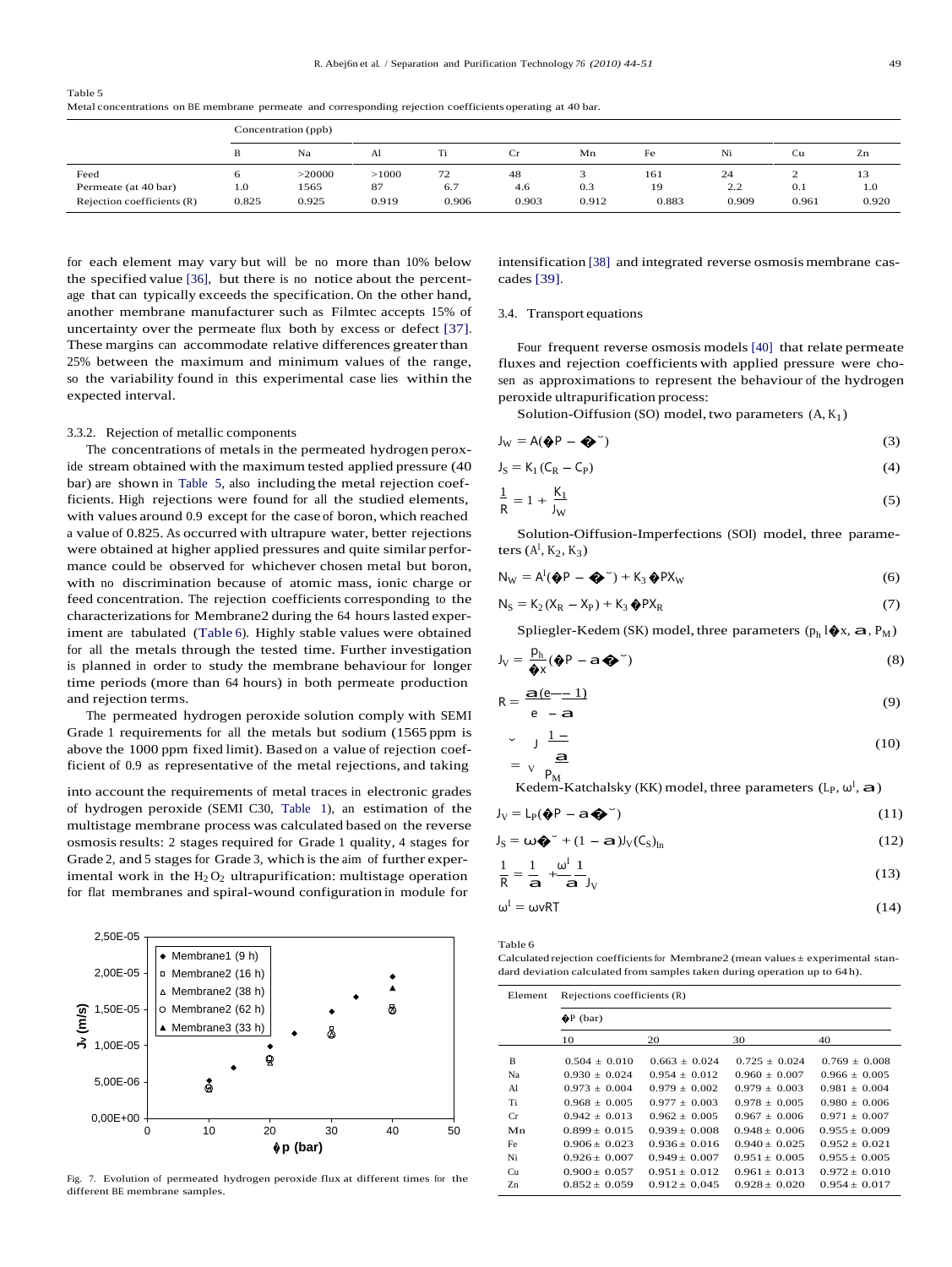# Table 7

Evaluation of the fitting of the experimental data by the proposed osmosis reverse models.

| Model                                              | <b>SDI</b> | KK   | SΚ   |  |
|----------------------------------------------------|------------|------|------|--|
| Percentage of overall variation explained (%) 79.0 | 88.8       | 94.4 | 94.1 |  |



Fig. 8. Kedem-Katchalsky model applied to the experimental rejection coefficients of the main metallic impurities.

With the experimentally obtained values for permeate flux  $(I_V)$ and metal rejections (R) as functions of the applied pressure, the estimation of the parameters in these models was performed by a software tool (Aspen Custom Modeler). The osmotic pressure related term in the equations describing the solvent flux was con sidered as negligible (as suggested by the agreement between the values of solvent permeability for ultrapure and doped water) for all the models. The agreement of the models to the experimental data was quantified as the percentage of variation explained for the overall system. As reported in Table 7, best results were obtained with the Kedem-Katchalsky model, which obtained parameters are summarized in Table 8. In the pressure operation range, the model adequately describes the experimental data permeate flux and metal rejections (see Fig. 8).

Related to the transport parameters in the Kedem-Katchalsky model, Eqs. (11)-(14), three practical parameters are required to characterize each membrane  $+$  solution system:  $L_p$ , is the hydraulic permeability of the membrane;  $\omega$ , is called the solute mobility (or solute permeability); and  $a$ , the reflection coefficient. The param- eters  $L_p$  and  $\omega$  depend strongly on the thickness of the selective membrane and correlations between the practical parameters in order to compare different membranes are valid only when the results are normalized to layers of the same thickness. Moreover,  $a$  and  $\omega$  depend strongly on the nature of each solute and they may be used to relate the ability of the separation respect to the solute or solutes (also expressed in the values of rejection coefficients, R).

Table 9 Percentage contribution of the diffusive term to the total solute fluxes.

�P Diffusive contribution to total solute flux (%)

| w  |     | Diffusive conditional to total solute $\max(\varpi)$<br>Element |    |    |    |     |    |    |     |    |  |  |  |  |
|----|-----|-----------------------------------------------------------------|----|----|----|-----|----|----|-----|----|--|--|--|--|
|    | B   | Na                                                              | Al | Ti | Cr | Mn  | Fe | Ni | Cu  | Zn |  |  |  |  |
| 10 | 100 | 59                                                              | 62 | 68 | 75 | 100 | 83 | 65 | 100 | 92 |  |  |  |  |
| 14 | 100 | 52                                                              | 55 | 62 | 71 | 100 | 80 | 59 | 100 | 90 |  |  |  |  |
| 20 | 100 | 45                                                              | 48 | 55 | 66 | 100 | 76 | 52 | 100 | 89 |  |  |  |  |
| 24 | 100 | 41                                                              | 44 | 52 | 63 | 100 | 74 | 49 | 100 | 88 |  |  |  |  |
| 30 | 100 | 36                                                              | 39 | 47 | 58 | 100 | 71 | 43 | 100 | 85 |  |  |  |  |
| 34 | 100 | 34                                                              | 37 | 45 | 55 | 100 | 69 | 40 | 100 | 84 |  |  |  |  |

The physical meaning of  $\omega$  can be clearly seen by applying Eq. (12) to a situation in which  $I_v$  is zero or no net volume flux. Keeping in mind the van't Hoff equation for the osmotic pressure of an ideal solution ( =  $vRTe_S$ ) and setting  $I_v$  equal to zero in Eq. (12) gives

40 100 32 35 43 53 100 68 38 100 85

$$
(J_s)_{J_v=0} = v\omega RT \clubsuit C_S \tag{15}
$$

 $\overrightarrow{50}$  where  $\oint \mathbf{e}_\text{S}$  is the difference between the concentration of solute on either side of the membrane.

Comparing Eq. (15) with Fick's law of diffusion, it is seen that  $\omega$ gives a measure of the diffusion mobility of each solute across the membrane.

Eq. (13), which relates the rejection coefficient of each solute, R, to the transport parameters can be rearranged as

$$
R = \frac{aJ_v}{J_v + \omega^I}
$$
 (16)

showing that the rejection increases with increasing solution flux and reaches a limiting value  $a$  at infinitely high I<sub>v</sub>. As the diffusive flux of the solutes can be neglected in the range of high  $I_v$  (operation at high pressures), the reflection coefficient  $a$  is a characteristic of the convective transport of the each solute; a value of 1 means that no transport by convection takes place atall. This may be the case for ideal RO membranes where the membranes have dense structure and no pores are available for convective transport.

As can be seen in Eq. (12), also expressed as follows

$$
J_S
$$
 =  $\omega^I$   $\oint C_S$  +  $(1 - a)J_V$   $(C_S)$ <sub>In</sub> (17)

the flux of each solute across the membrane is the sum of diffu sive and convective terms: a concentration difference on both sides of the membrane causes diffusive transport, and solute transport by convection takes place because of an applied pressure gradient acrossthe membrane.

In order to quantify these convective and diffusive terms [41] for the case of the metal components present in the hydrogen peroxide RO system under study, the contribution of both terms has been calculated from the experimental data and the transport parameters; and it is shown in Table 9 as the percentage of solute flux due to diffusion for each metal and pressure related to the total solute flux  $I_s$ . At low pressures, when  $I_v$  is low, the first term of the solute flux

Table 8

rable o<br>Assessment of the Kedem-Katchalsky model parameters: transports coefficients ω<sup>l</sup>, a and L<sub>P</sub> for both hydrogen peroxide solution and doped ultrapure water.

|                                                         | B                     | Na                    | Al                    | Ti                    | Cr                    | Mn                    | Fe                    | Ni                    | Cu                    | Zn                    |  |
|---------------------------------------------------------|-----------------------|-----------------------|-----------------------|-----------------------|-----------------------|-----------------------|-----------------------|-----------------------|-----------------------|-----------------------|--|
| Hydrogen peroxide                                       |                       |                       |                       |                       |                       |                       |                       |                       |                       |                       |  |
| $\omega^{\rm I}$ (m/s)                                  | $5.58 \times 10^{-6}$ | $2.60 \times 10^{-7}$ | $3.38 \times 10^{-7}$ | $5.11 \times 10^{-7}$ | $7.19 \times 10^{-7}$ | $2.50 \times 10^{-6}$ | $1.40 \times 10^{-6}$ | $4.03 \times 10^{-7}$ | $1.17 \times 10^{-6}$ | $1.53 \times 10^{-6}$ |  |
| a                                                       | 1.000                 | 0.926                 | 0.920                 | 0.917                 | 0.925                 | 1.000                 | 0.928                 | 0.920                 | 1.000                 | 0.964                 |  |
| $L_P(m/s bar)$                                          | $4.92 \times 10^{-7}$ |                       |                       |                       |                       |                       |                       |                       |                       |                       |  |
| Percentage of overall variation explained $(\%) = 94.4$ |                       |                       |                       |                       |                       |                       |                       |                       |                       |                       |  |
| Doped ultrapure water                                   |                       |                       |                       |                       |                       |                       |                       |                       |                       |                       |  |
| $\omega^{\rm I}$ (m/s)                                  |                       | $1.36 \times 10^{-7}$ | $3.15 \times 10^{-8}$ |                       |                       |                       |                       |                       |                       |                       |  |
| a                                                       |                       | 0.995                 | 1.000                 |                       |                       |                       |                       |                       |                       |                       |  |
| $L_P$ (m/s bar)                                         | $7.79 \times 10^{-7}$ |                       |                       |                       |                       |                       |                       |                       |                       |                       |  |
| Percentage of overall variation explained $% = 89.4$    |                       |                       |                       |                       |                       |                       |                       |                       |                       |                       |  |